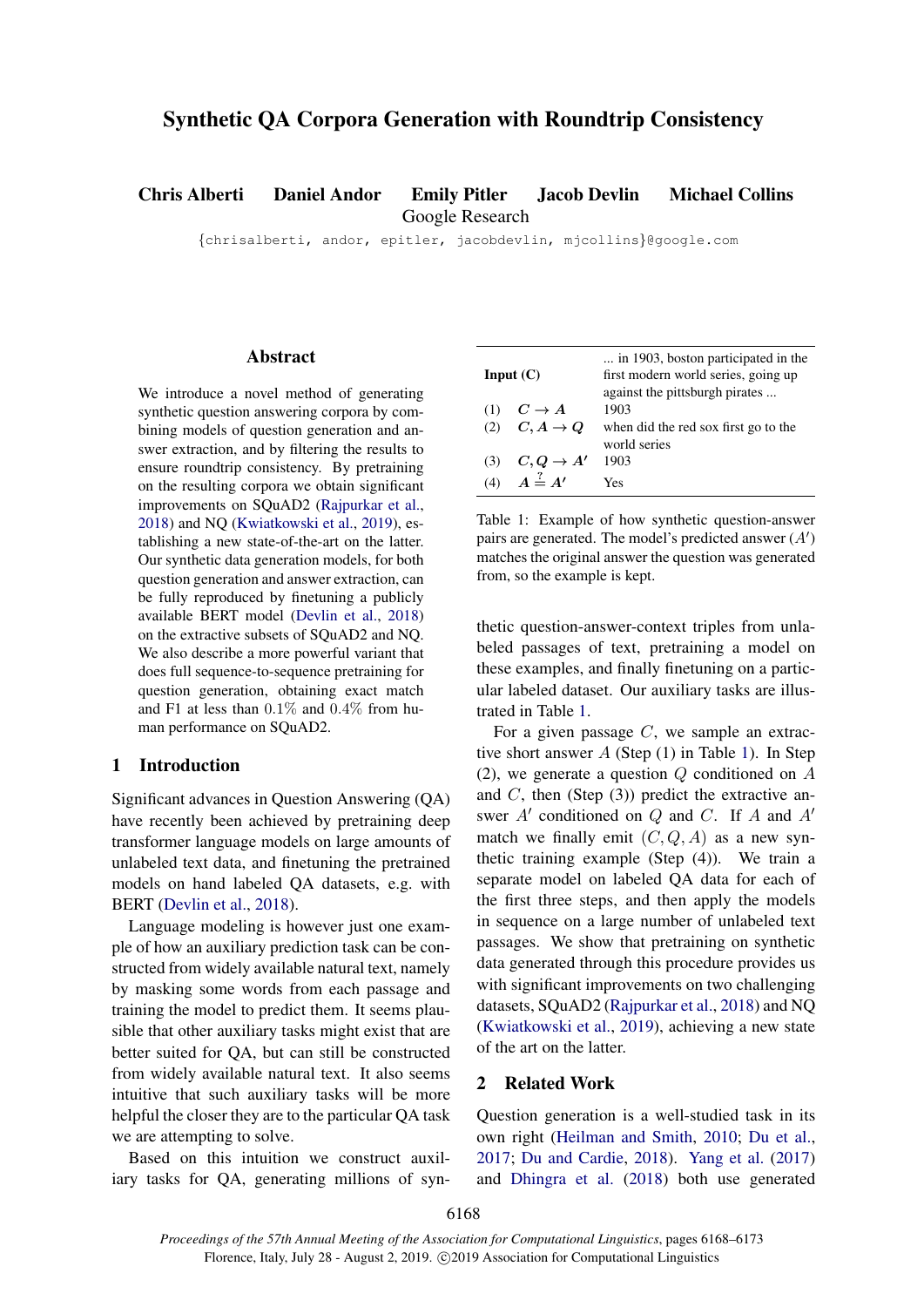question-answer pairs to improve a QA system, showing large improvements in low-resource settings with few gold labeled examples. Validating and improving the accuracy of these generated QA pairs, however, is relatively unexplored.

In machine translation, modeling consistency with dual learning [\(He et al.,](#page-5-4) [2016\)](#page-5-4) or backtranslation [\(Sennrich et al.,](#page-5-5) [2016\)](#page-5-5) across both translation directions improves the quality of translation models. Back-translation, which adds synthetically generated parallel data as training examples, was an inspiration for this work, and has led to state-of-the-art results in both the supervised [\(Edunov et al.,](#page-4-4) [2018\)](#page-4-4) and the unsupervised settings [\(Lample et al.,](#page-5-6) [2018\)](#page-5-6).

[Lewis and Fan](#page-5-7) [\(2019\)](#page-5-7) model the joint distribution of questions and answers given a context and use this model directly, whereas our work uses generative models to generate synthetic data to be used for pretraining. Combining these two approaches could be an area of fruitful future work.

### 3 Model

Given a dataset of contexts, questions, and answers:  $\{ (c^{(i)}, q^{(i)}, a^{(i)}) : i = 1, ..., N \}$ , we train three models: (1) answer extraction:  $p(a|c; \theta_A)$ , (2) question generation:  $p(q|c, a; \theta_Q)$ , and (3) question answering:  $p(a|c, q; \theta_{A})$ .

We use BERT [\(Devlin et al.,](#page-4-0) [2018\)](#page-4-0)<sup>\*</sup> to model each of these distributions. Inputs to each of these models are fixed length sequences of wordpieces, listing the tokenized question (if one was available) followed by the context  $c$ . The answer extraction model is detailed in §[3.1](#page-1-0) and two variants of question generation models in §[3.2](#page-1-1) and §[3.3.](#page-2-0) The question answering model follows [Al](#page-4-5)[berti et al.](#page-4-5) [\(2019\)](#page-4-5).

# <span id="page-1-0"></span>3.1 Question (Un)Conditional Extractive QA

We define a question-unconditional extractive answer model  $p(a|c; \theta_A)$  and a question-conditional extractive answer model  $p(a|q, c; \theta_{A})$  as follows:

$$
p(a|c; \theta_A) = \frac{e^{f_J(a,c;\theta_A)}}{\sum_{a''} e^{f_J(a'',c;\theta_A)}}
$$

$$
p(a|c,q; \theta_{A'}) = \frac{e^{f_I(a,c,q;\theta_{A'})}}{\sum_{a''} e^{f_I(a'',c,q;\theta_{A'})}}
$$

where  $a, a''$  are defined to be token spans over  $c$ . For  $p(a|c; \theta_A)$ , a and a'' are constrained to be of length up to  $L_A$ , set to 32 word piece tokens. The key difference between the two expressions is that  $f_I$  scores the start and the end of each span independently, while  $f_J$  scores them jointly.

Specifically we define  $f_J : \mathbb{R}^h \to \mathbb{R}$  and  $f_I$ :  $\mathbb{R}^h \to \mathbb{R}$  to be transformations of the final token representations computed by a BERT model:

$$
f_J(a, c; \theta_A) =
$$
  
MLP<sub>J</sub>(CONCAT(BERT(c)[s], BERT(c)[e]))  

$$
f_I(a, q, c; \theta_{A'}) =
$$
  
AFF<sub>I</sub>(BERT $(q, c)[s]$ ) + AFF<sub>I</sub>(BERT $(q, c)[e]$ ).

Here  $h$  is the hidden representation dimension,  $(s, e) = a$  is the answer span, BERT $(t)[i]$  is the BERT representation of the  $i$ 'th token in token sequence  $t$ . MLP<sub>J</sub> is a multi-layer perceptron with a single hidden layer, and  $AFF<sub>I</sub>$  is an affine transformation.

We found it was critical to model span start and end points jointly in  $p(a|c; \theta_A)$  because, when the question is not given, there are usually multiple acceptable answers for a given context, so that the start point of an answer span cannot be determined separately from the end point.

#### <span id="page-1-1"></span>3.2 Question Generation: Fine-tuning Only

Text generation allows for a variety of choices in model architecture and training data. In this section we opt for a simple adaptation of the public BERT model for text generation. This adaptation does not require any additional pretraining and no extra parameters need to be trained from scratch at finetuning time. This question generation system can be reproduced by simply finetuning a publicly available pretrained BERT model on the extractive subsets of datasets like SQuAD2 and NQ.

**Fine-tuning** We define the  $p(q|c, a; \theta_Q)$  model as a left-to-right language model

$$
p(q|a, c; \theta_Q) = \prod_{i=1}^{L_Q} p(q_i|q_1, \dots, q_{i-1}, a, c; \theta_Q)
$$
  
= 
$$
\prod_{i=1}^{L_Q} \frac{e^{f_Q(q_1, \dots, q_i, a, c; \theta_Q)}}{\sum_{q'_i} e^{f_Q(q_1, \dots, q'_i, a, c; \theta_Q)}},
$$

where  $q = (q_1, \ldots, q_{L_Q})$  is the sequence of question tokens and  $L_Q$  is a predetermined maximum question length, but, unlike the more usual

<sup>∗</sup> Some experiments use a variant of BERT that masks out whole words at training time, similar to [Sun et al.](#page-5-8) [\(2019\)](#page-5-8). See [https://github.com/](https://github.com/google-research/bert) [google-research/bert](https://github.com/google-research/bert) for both the original and whole word masked versions of BERT.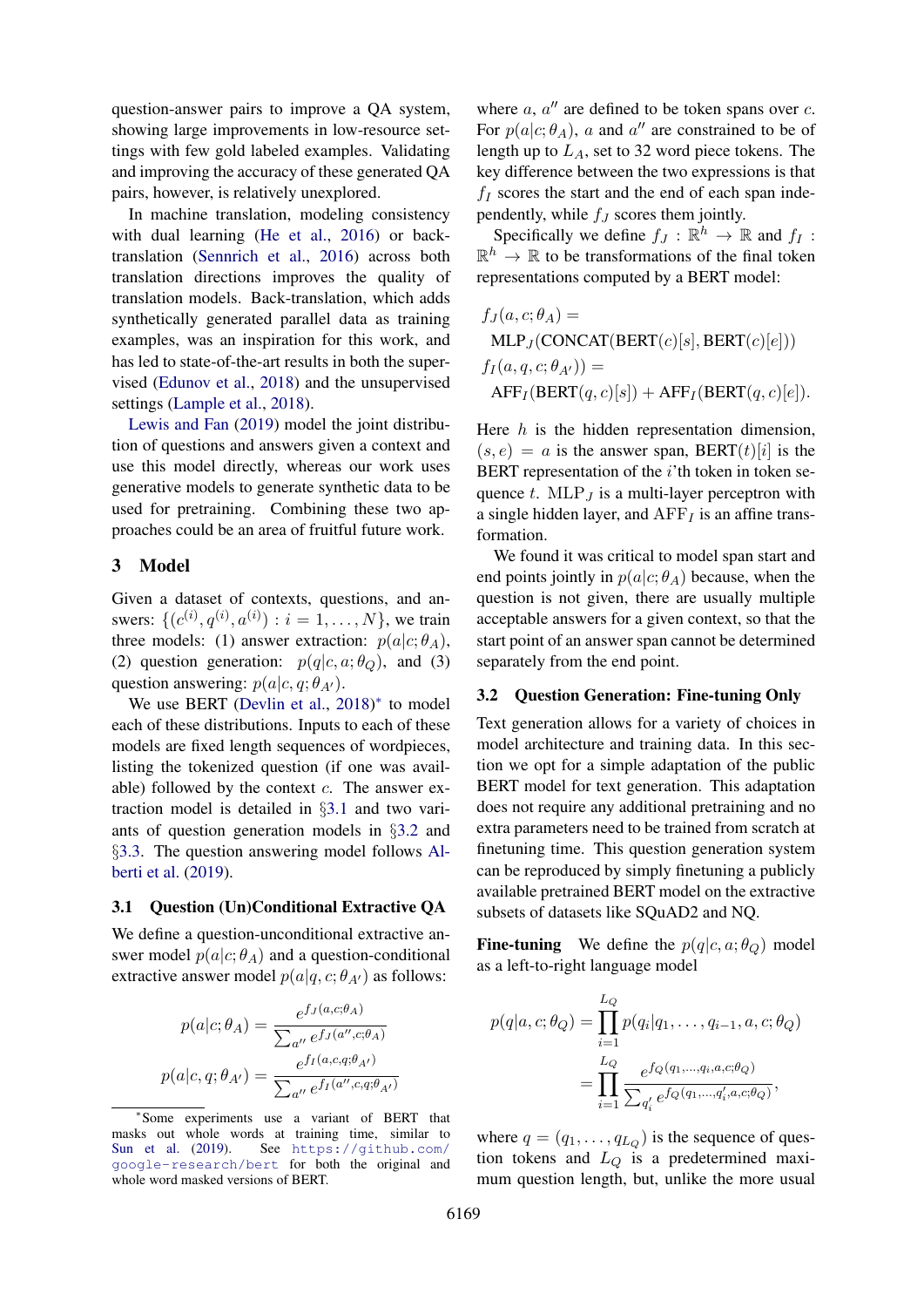encoder-decoder approach, we compute  $f_Q$  using the single encoder stack from the BERT model:

$$
f_Q(q_1, \ldots, q_i, a, c; \theta_Q) =
$$
  
BERT $(q_1, \ldots, q_{i-1}, a, c)[i-1] \cdot W_{BERT}^T$ ,

where  $W_{\text{BERT}}$  is the word piece embedding matrix in BERT. All parameters of BERT including  $W_{\text{BERT}}$  are finetuned. In the context of question generation, the input answer is encoded by introducing a new token type id for the tokens in the extractive answer span, e.g. the question tokens being generated have type 0 and the context tokens have type 1, except for the ones in the answer span that have type 2. We always pad or truncate the question being input to BERT to a constant length  $L<sub>O</sub>$  to avoid giving the model information about the length of the question we want it to generate.

This model can be trained efficiently by using an attention mask that forces to zero all the attention weights from c to q and from  $q_i$  to  $q_{i+1} \dots q_{L_Q}$ for all i.

Question Generation At inference time we generate questions through iterative greedy decoding, by computing  $\arg \max_{q_i} f_Q(q_1, \ldots, q_i, a, c)$ for  $i = 1, \ldots, L_Q$ . Question-answer pairs are kept only if they satisfy roundtrip consistency.

## <span id="page-2-0"></span>3.3 Question Generation: Full Pretraining

The prior section addressed a restricted setting in which a BERT model was fine-tuned, without any further changes. In this section, we describe an alternative approach for question generation that fully pretrains and fine-tunes a sequence-tosequence generation model.

**Pretraining** Section [3.2](#page-1-1) used only an encoder for question generation. In this section, we use a full sequence-to-sequence Transformer (both encoder and decoder). The encoder is trained identically (BERT pretraining, Wikipedia data), while the decoder is trained to output the next sentence.

Fine-tuning Fine-tuning is done identically as in Section [3.2,](#page-1-1) where the input is  $(C, A)$  and the output is  $Q$  from tuples from a supervised question-answering dataset (e.g., SQuAD).

Question Generation To get examples of synthetic  $(C, Q, A)$  triples, we sample from the decoder with both beam search and Monte Carlo search. As before, we use roundtrip consistency to keep only the high precision triples.

#### 3.4 Why Does Roundtrip Consistency Work?

A key question for future work is to develop a more formal understanding of why the roundtrip method improves accuracy on question answering tasks (similar questions arise for the backtranslation methods of [Edunov et al.](#page-4-4) [\(2018\)](#page-4-4) and [Sennrich et al.](#page-5-5) [\(2016\)](#page-5-5); a similar theory may apply to these methods). In the supplementary material we sketch a possible approach, inspired by the method of [Balcan and Blum](#page-4-6) [\(2005\)](#page-4-6) for learning with labeled and unlabeled data. This section is intentionally rather speculative but is intended to develop intuition about the methods, and to propose possible directions for future work on developing a formal grounding.

In brief, the approach discussed in the supplementary material suggests optimizing the loglikelihood of the labeled training examples, under a constraint that some measure of roundtrip consistency  $\beta(\theta_{A})$  on unlabeled data is greater than some value  $\gamma$ . The value for  $\gamma$  can be estimated using performance on development data. The auxiliary function  $\beta(\theta_{A})$  is chosen such that: (1) the constraint  $\beta(\theta_{A'}) \ge \gamma$  eliminates a substantial part of the parameter space, and hence reduces sample complexity; (2) the constraint  $\beta(\theta_{A}) \geq \gamma$  nevertheless includes 'good' parameter values that fit the training data well. The final step in the argument is to make the case that the algorithms described in the current paper may effectively be optimizing a criterion of this kind. Specifically, the auxiliary function  $\beta(\theta_{A})$  is defined as the log-likelihood of noisy  $(c, q, a)$  triples generated from unlabeled data using the  $C \rightarrow A$  and  $C, A \rightarrow Q$  models; constraining the parameters  $\theta_{A'}$  to achieve a relatively high value on  $\beta(\theta_{A'})$  is achieved by pre-training the model on these examples. Future work should consider this connection in more detail.

#### 4 Experiments

#### 4.1 Experimental Setup

We considered two datasets in this work: SQuAD2 [\(Rajpurkar et al.,](#page-5-0) [2018\)](#page-5-0) and the Natural Questions (NQ) [\(Kwiatkowski et al.,](#page-5-1) [2019\)](#page-5-1). SQuAD2 is a dataset of QA examples of questions with answers formulated and answered by human annotators about Wikipedia passages. NQ is a dataset of Google queries with answers from Wikipedia pages provided by human annotators. We used the full text from the training set of NQ (1B words) as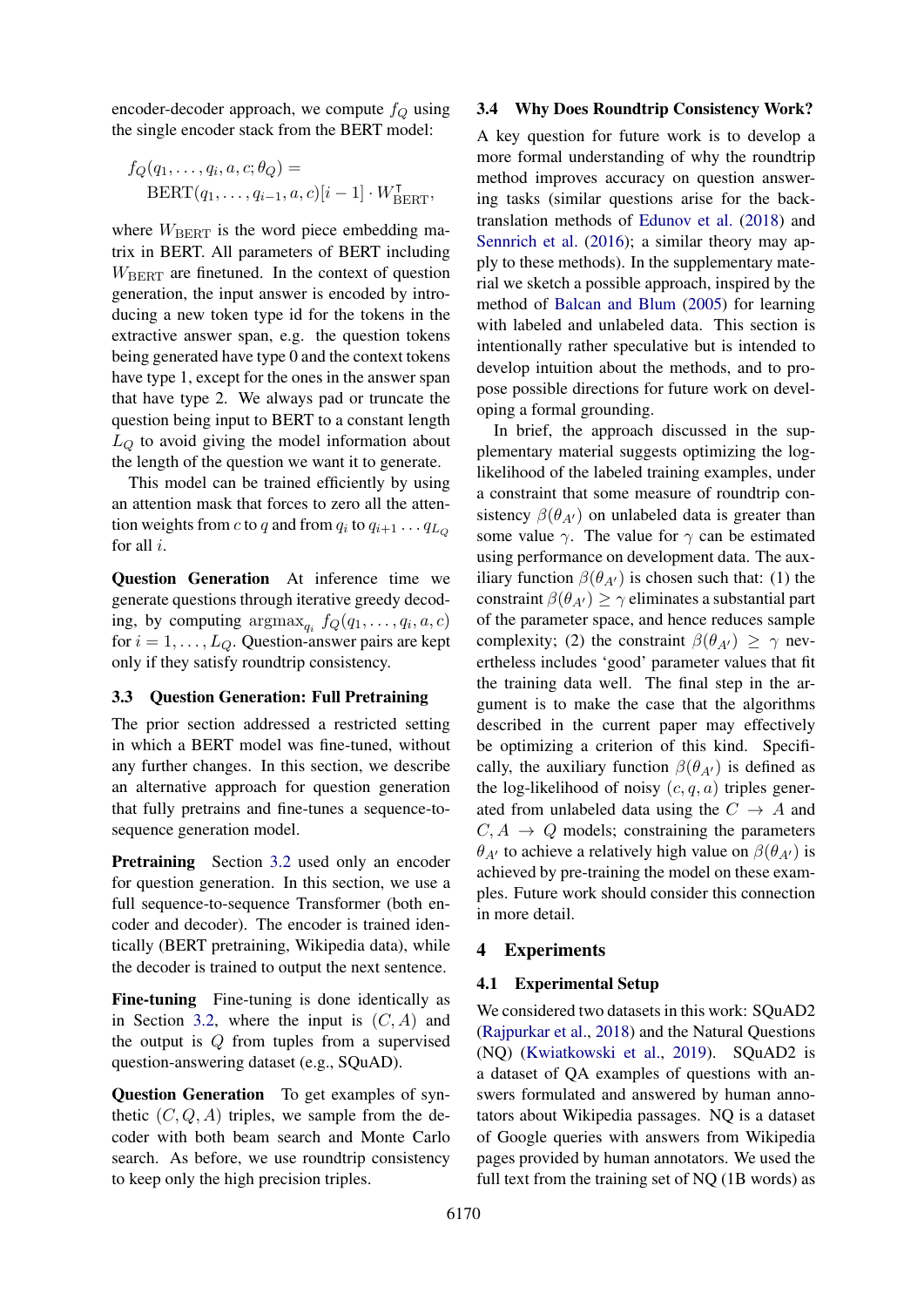<span id="page-3-0"></span>

|                                        | Dev  |      |      | Test |
|----------------------------------------|------|------|------|------|
|                                        | EM   | F1   | EM   | F1   |
| Fine-tuning Only                       |      |      |      |      |
| BERT-Large (Original)                  | 78.7 | 81.9 | 80.0 | 83.1 |
| +3M synth SOuAD2                       | 80.1 | 82.8 |      | -    |
| $+4M$ synth NO                         | 81.2 | 84.0 | 82.0 | 84.8 |
| <b>Full Pretraining</b>                |      |      |      |      |
| BERT (Whole Word Masking) <sup>†</sup> | 82.6 | 85.2 |      |      |
| +50M synth SQuAD2                      | 85.1 | 87.9 | 85.2 | 87.7 |
| + ensemble                             | 86.0 | 88.6 | 86.7 | 89.1 |
| Human                                  |      |      | 86.8 | 89.5 |

Table 2: Our results on SQuAD2. For our fine-tuning only setting, we compare a BERT baseline (BERT single model - Google AI Language on the SQuAD2 leaderboard) to similar models pretrained on our synthetic SQuAD2-style corpus and on a corpus containing both SQuAD2- and NQ-style data. For the full pretraining setting, we report our best single model and ensemble results.

a source of unlabeled data.

In our fine-tuning only experiments (Section [3.2\)](#page-1-1) we trained two triples of models  $(\theta_A, \theta_Q, \theta_{A'})$ on the extractive subsets of SQuAD2 and NQ. We extracted 8M unlabeled windows of 512 tokens from the NQ training set. For each unlabeled window we generated one example from the SQuAD2-trained models and one example from the NQ-trained models. For A we picked an answer uniformly from the top 10 extractive answers according to  $p(a|c; \theta_A)$ . For A' we picked the best extractive answer according to  $p(a|c, q; \theta_{A})$ . Filtering for roundtrip consistency gave us 2.4M and 3.2M synthetic positive instances from SQuAD2 and NQ-trained models respectively. We then added synthetic unanswerable instances by taking the question generated from a window and associating it with a non-overlapping window from the same Wikipedia page. We then sampled negatives to obtain a total of 3M and 4M synthetic training instances for SQuAD2 and NQ respectively. We trained models analogous to [Alberti et al.](#page-4-5) [\(2019\)](#page-4-5) initializing from the public BERT model, with a batch size of 128 examples for one epoch on each of the two sets of synthetic examples and on the union of the two, with a learning rate of  $2 \cdot 10^{-5}$ and no learning rate decay. We then fine-tuned the the resulting models on SQuAD2 and NQ.

In our full pretraining experiments (Section [3.3\)](#page-2-0) we only trained  $(\theta_A, \theta_O, \theta_{A'})$  on SQuAD2. How-

<span id="page-3-1"></span>

Figure 1: Learning curves for pretraining using synthetic question-answering data (fine-tuning only setting). "no-RT" refers to omitting the roundtrip consistency check. Best exact match is reported after finetuning on SQuAD2. Performance improves with the amount of synthetic data. For a fixed amount of synthetic data, having a more diverse source (NQ+SQuAD vs. just SQuAD) yields higher accuracies. Roundtrip filtering gives further improvements.

ever, we pretrained our question generation model on all of the BERT pretraining data, generating the next sentence left-to-right. We created a synthetic, roundtrip filtered corpus with 50M examples. We then fine-tuned the model on SQuAD2 as previously described. We experimented with both the single model setting and an ensemble of 6 models.

# 4.2 Results

The final results are shown in Tables [2](#page-3-0) and [3.](#page-4-7) We found that pretraining on SQuAD2 and NQ synthetic data increases the performance of the finetuned model by a significant margin. On the NQ short answer task, the relative reduction in headroom is 50% to the single human performance and 10% to human ensemble performance. We additionally found that pretraining on the union of synthetic SQuAD2 and NQ data is very beneficial on the SQuAD2 task, but does not improve NQ results.

The full pretraining approach with ensembling obtains the highest EM and F1 listed in Table [2.](#page-3-0) This result is only  $0.1 - 0.4\%$  from human performance and is the third best model on the SQuAD2 leaderboard as of this writing (5/31/19).

Roundtrip Filtering Roundtrip filtering appears to be consistently beneficial. As shown in Figure [1,](#page-3-1) models pretrained on roundtrip consistent data outperform their counterparts pretrained without filtering. From manual inspection, of 46  $(C, Q, A)$  triples that were roundtrip consistent

<sup>†</sup>[https://github.com/google-research/](https://github.com/google-research/bert) [bert](https://github.com/google-research/bert)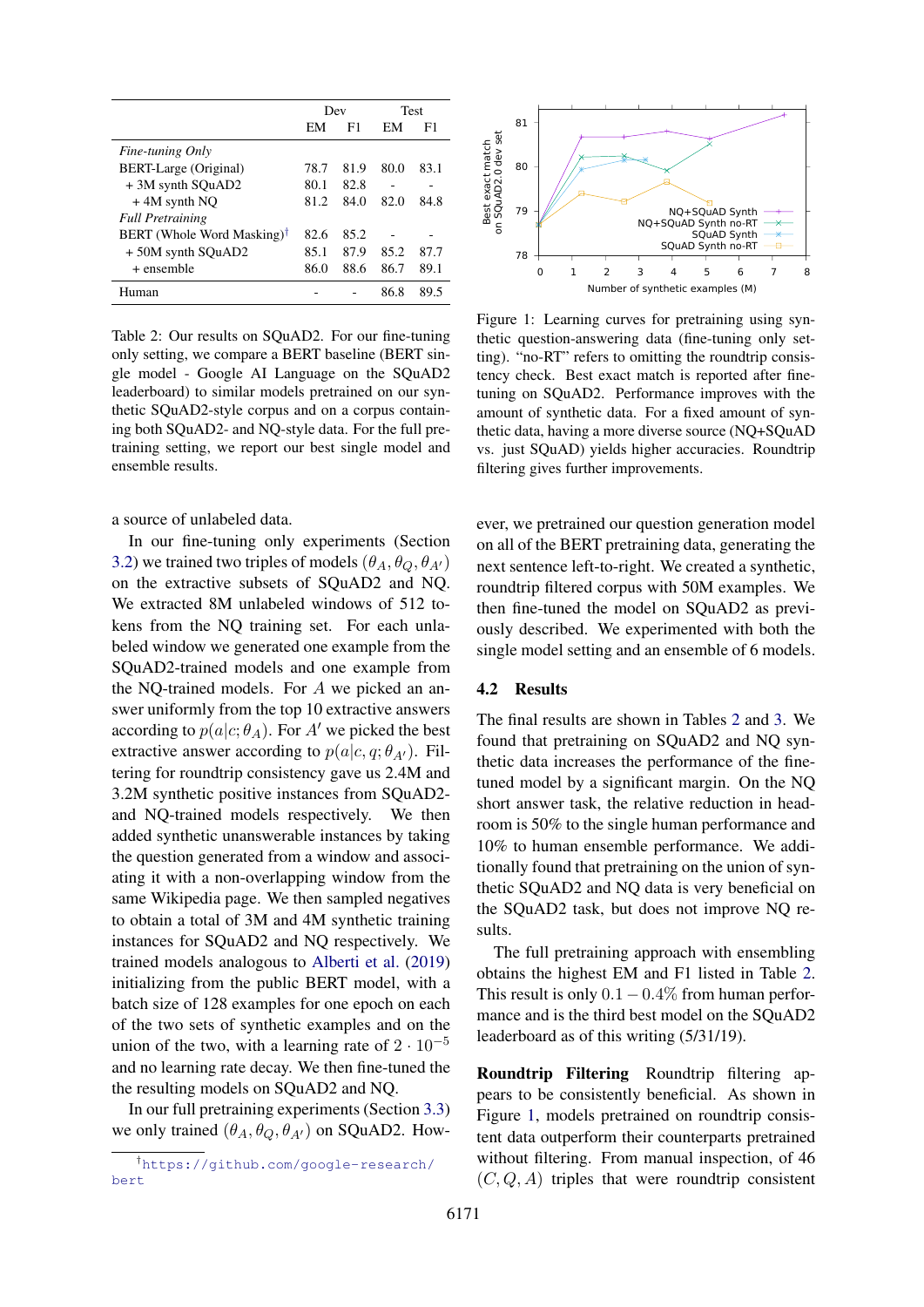<span id="page-4-7"></span>

|                                                                |      |                |                     | Long Answer Dev Long Answer Test                                                                                                                                                                                                                                                                                                                                                                                                                                    |                                                        |                                                      |              |                        | <b>Short Answer Dev</b> Short Answer Test |                                          |                          |                          |
|----------------------------------------------------------------|------|----------------|---------------------|---------------------------------------------------------------------------------------------------------------------------------------------------------------------------------------------------------------------------------------------------------------------------------------------------------------------------------------------------------------------------------------------------------------------------------------------------------------------|--------------------------------------------------------|------------------------------------------------------|--------------|------------------------|-------------------------------------------|------------------------------------------|--------------------------|--------------------------|
|                                                                |      | R.             | F1.                 | P                                                                                                                                                                                                                                                                                                                                                                                                                                                                   | $\mathbb{R}$                                           | F1.                                                  | P            | R                      | F1.                                       | P                                        | R                        | - F 1                    |
| $BERT_{joint}$<br>$+4M$ synth NQ 62.3 70.0 65.9 65.2 68.4 66.8 |      |                | 61.3 68.4 64.7 64.1 |                                                                                                                                                                                                                                                                                                                                                                                                                                                                     | 68.3 66.2                                              |                                                      | 59.5<br>60.7 | 47.3<br>50.4           | 52.7<br>55.1                              | 63.8<br>62.1                             | 44.0 52.1<br>47.7        | 53.9                     |
| Single Human<br>Super-annotator                                | 90.0 | 80.4 67.6 73.4 | 84.6 87.2           | $\sim$<br>$\mathcal{L}^{\mathcal{L}}(\mathcal{L}^{\mathcal{L}}(\mathcal{L}^{\mathcal{L}}(\mathcal{L}^{\mathcal{L}}(\mathcal{L}^{\mathcal{L}}(\mathcal{L}^{\mathcal{L}}(\mathcal{L}^{\mathcal{L}}(\mathcal{L}^{\mathcal{L}}(\mathcal{L}^{\mathcal{L}}(\mathcal{L}^{\mathcal{L}}(\mathcal{L}^{\mathcal{L}}(\mathcal{L}^{\mathcal{L}}(\mathcal{L}^{\mathcal{L}}(\mathcal{L}^{\mathcal{L}}(\mathcal{L}^{\mathcal{L}}(\mathcal{L}^{\mathcal{L}}(\mathcal{L}^{\mathcal{L$ | $\sim$ 100 $\mu$ m $^{-1}$<br>$\overline{\phantom{a}}$ | $\overline{\phantom{a}}$<br>$\overline{\phantom{a}}$ | 79.1         | 63.4 52.6 57.5<br>72.6 | 75.7                                      | $\overline{\phantom{a}}$<br>$\mathbb{L}$ | $\overline{\phantom{a}}$ | $\overline{\phantom{a}}$ |

Table 3: Our results on NQ, compared to the previous best system and to the performance of a human annotator and of an ensemble of human annotators. BERT<sub>ioint</sub> is the model described in [Alberti et al.](#page-4-5) [\(2019\)](#page-4-5).

<span id="page-4-8"></span>

|        | Question                                             | Answer          |
|--------|------------------------------------------------------|-----------------|
| NQ     | what was the population of chicago in 1857?          | over 90,000     |
| SQuAD2 | what was the weight of the brigg's hotel?            | 22,000 tons     |
| NQ     | where is the death of the virgin located?            | louvre          |
| SQuAD2 | what person replaced the painting?                   | carlo saraceni  |
| NQ     | when did rick and morty get released?                | 2012            |
| SQuAD2 | what executive suggested that rick be a grandfather? | nick weidenfeld |

Table 4: Comparison of question-answer pairs generated by NQ and SQuAD2 models for the same passage of text.

39% were correct, while of 44 triples that were discarded only 16% were correct.

Data Source Generated question-answer pairs are illustrative of the differences in the style of questions between SQuAD2 and NQ. We show a few examples in Table [4,](#page-4-8) where the same passage is used to create a SQuAD2-style and an NQ-style question-answer pair. The SQuAD2 models seem better at creating questions that directly query a specific property of an entity expressed in the text. The NQ models seem instead to attempt to create questions around popular themes, like famous works of art or TV shows, and then extract the answer by combining information from the entire passage.

### 5 Conclusion

We presented a novel method to generate synthetic QA instances and demonstrated improvements from this data on SQuAD2 and on NQ. We additionally proposed a possible direction for formal grounding of this method, which we hope to develop more thoroughly in future work.

# References

<span id="page-4-5"></span>Chris Alberti, Kenton Lee, and Michael Collins. 2019. A bert baseline for the natural questions. *arXiv* *preprint arXiv:1901.08634*.

- <span id="page-4-6"></span>Maria-Florina Balcan and Avrim Blum. 2005. [A pac](https://doi.org/10.1007/11503415_8)[style model for learning from labeled and unlabeled](https://doi.org/10.1007/11503415_8) [data.](https://doi.org/10.1007/11503415_8) In *Proceedings of the 18th Annual Conference on Learning Theory*, COLT'05, pages 111– 126, Berlin, Heidelberg. Springer-Verlag.
- <span id="page-4-0"></span>Jacob Devlin, Ming-Wei Chang, Kenton Lee, and Kristina Toutanova. 2018. Bert: Pre-training of deep bidirectional transformers for language understanding. *arXiv preprint arXiv:1810.04805*.
- <span id="page-4-3"></span>Bhuwan Dhingra, Danish Danish, and Dheeraj Rajagopal. 2018. Simple and effective semi-supervised question answering. In *Proceedings of the 2018 Conference of the North American Chapter of the Association for Computational Linguistics: Human Language Technologies, Volume 2 (Short Papers)*, volume 2, pages 582–587.
- <span id="page-4-2"></span>Xinya Du and Claire Cardie. 2018. Harvesting paragraph-level question-answer pairs from wikipedia. *arXiv preprint arXiv:1805.05942*.
- <span id="page-4-1"></span>Xinya Du, Junru Shao, and Claire Cardie. 2017. [Learn](https://doi.org/10.18653/v1/P17-1123)[ing to ask: Neural question generation for reading](https://doi.org/10.18653/v1/P17-1123) [comprehension.](https://doi.org/10.18653/v1/P17-1123) In *Proceedings of the 55th Annual Meeting of the Association for Computational Linguistics (Volume 1: Long Papers)*, pages 1342– 1352. Association for Computational Linguistics.
- <span id="page-4-4"></span>Sergey Edunov, Myle Ott, Michael Auli, and David Grangier. 2018. [Understanding back-translation at](http://aclweb.org/anthology/D18-1045) [scale.](http://aclweb.org/anthology/D18-1045) In *Proceedings of the 2018 Conference on*